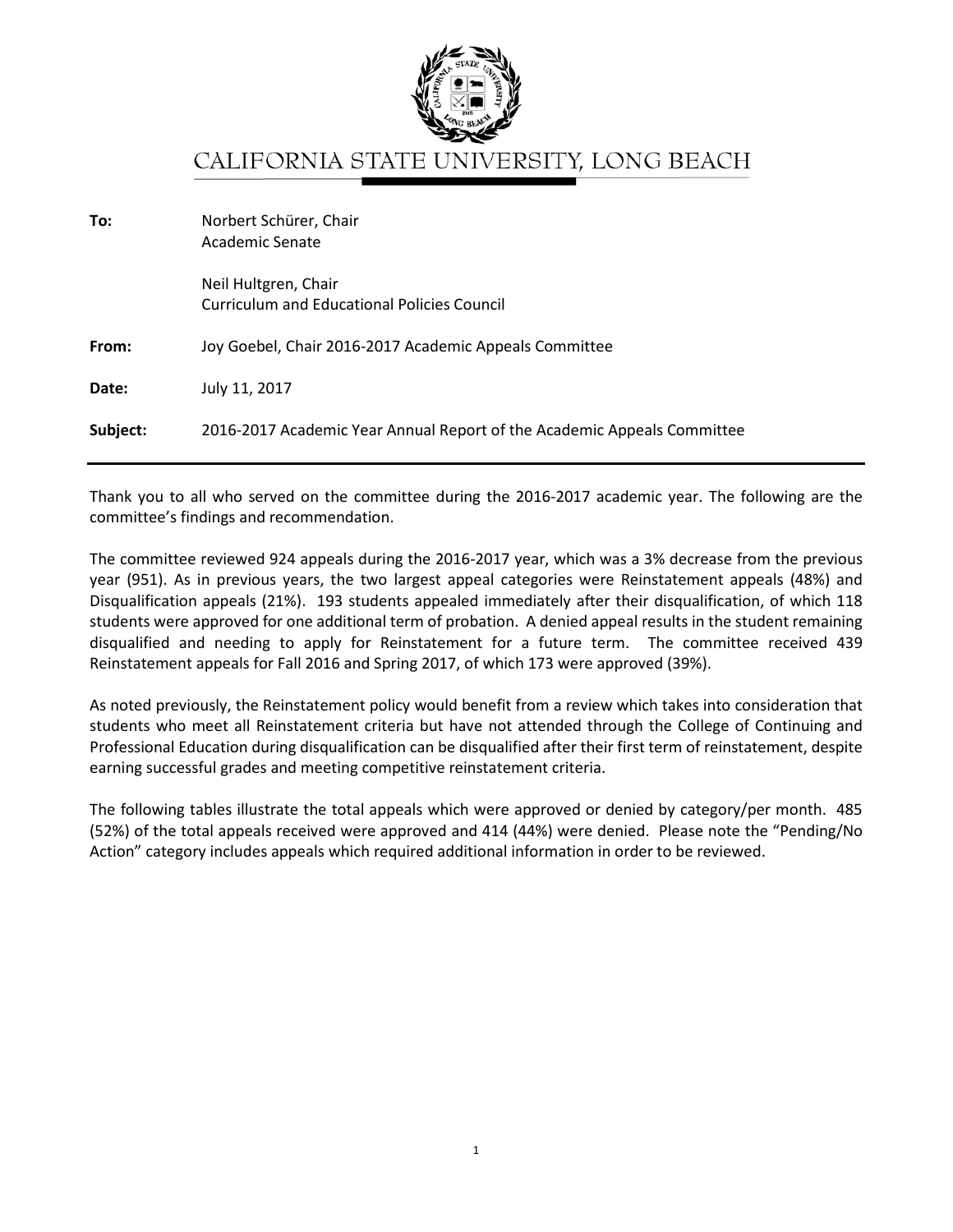

**Figure 1:** Breakdown of Appeals by Category

|                               |                |               | Pending/         |              |                               |      |
|-------------------------------|----------------|---------------|------------------|--------------|-------------------------------|------|
| <b>Grand Totals</b>           | Granted        | <b>Denied</b> | <b>No Action</b> | <b>Total</b> | Percentages                   |      |
| Withdrawals/                  |                |               |                  |              | Withdrawals/                  |      |
| <b>Records Problems</b>       | 20             | 15            | $\overline{5}$   | 40           | <b>Records Problems</b>       | 4%   |
| <b>Repeat/Delete</b>          | 22             | 9             | $\overline{2}$   | 33           | <b>Repeat/Delete</b>          | 4%   |
| <b>GE Waiver</b>              | 20             | 5             | $\Omega$         | 25           | <b>GE Waiver</b>              | 3%   |
| <b>GE Substitution</b>        | 96             | 28            | 14               | 138          | <b>GE Substitution</b>        | 15%  |
| <b>Graduation Requirement</b> | 35             | 7             | $\overline{4}$   | 46           | <b>Graduation Requirement</b> | 5%   |
| Disqualification**            | 119            | 75            | $\overline{0}$   | 194          | Disqualification**            | 21%  |
| Reinstatement**               | 173            | 266           | $\Omega$         | 439          | Reinstatement **              | 48%  |
| <b>Academic Renewal</b>       | $\overline{0}$ | 9             | $\Omega$         | 9            | <b>Academic Renewal</b>       | 1%   |
| <b>Total</b>                  | 485            | 414           | 25               | 924          | <b>Total</b>                  | 100% |

**Table 1:** Total appeals by category

 \*\*Disqualification and Reinstatement appeals were reviewed by a sub-committee of the Academic Appeals Committee.